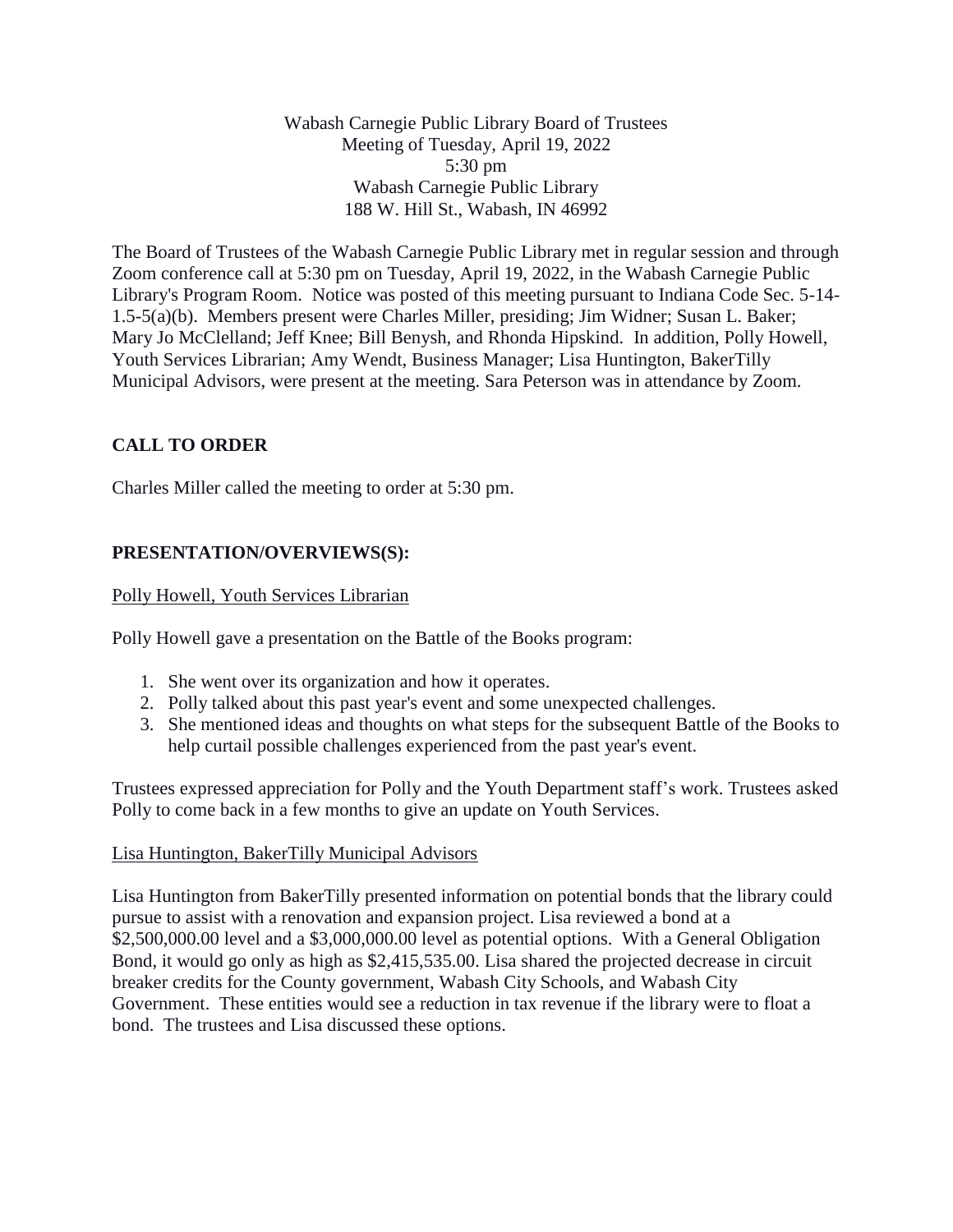There also was a question about how much tax revenue would be lost by MSD of Wabash County and Wabash-Noble Township.

Lisa said the BakerTilly would get that information as soon as possible to the Trustees. Trustees discussed the next step which was to meet with the mayor and city council president to talk about the potential of a bond, and how other entities would be affected. Trustees agreed to move forward with this next step and for Ware to schedule that meeting.

Action: Rhonda Hipskind moved, and Mary Jo McClelland seconded the motion to move forward with meeting with Mayor Scott Long and John Burnsworth, City Council President. Motion Passed.

### **CONSENSUS AGENDA**

The Consensus Agenda was presented and approved**.**

Action: Susan L. Baker moved, and Bill Benysh seconded the motion to accept the Consensus Agenda. Motion passed.

# **PRESIDENT'S REPORT**

No report was given.

# **COMMITTEE REPORT**

City Pool is set to open on Memorial Day.

# **OLD BUSINESS**

#### Collection Development Policy:

Revised Collection Development Policy and Request Form for Reconsideration of Materials were presented to the trustees. Trustees discussed and approved the revised policy and reconsideration form. Trustees noted that the spelling of "Carnegie" needed to be corrected in both documents.

Action: Susan L. Baker moved, and Jeff Knee seconded the motion to accept the revised Collection Development policy and Reconsideration form with the needed correction. Motion Passed.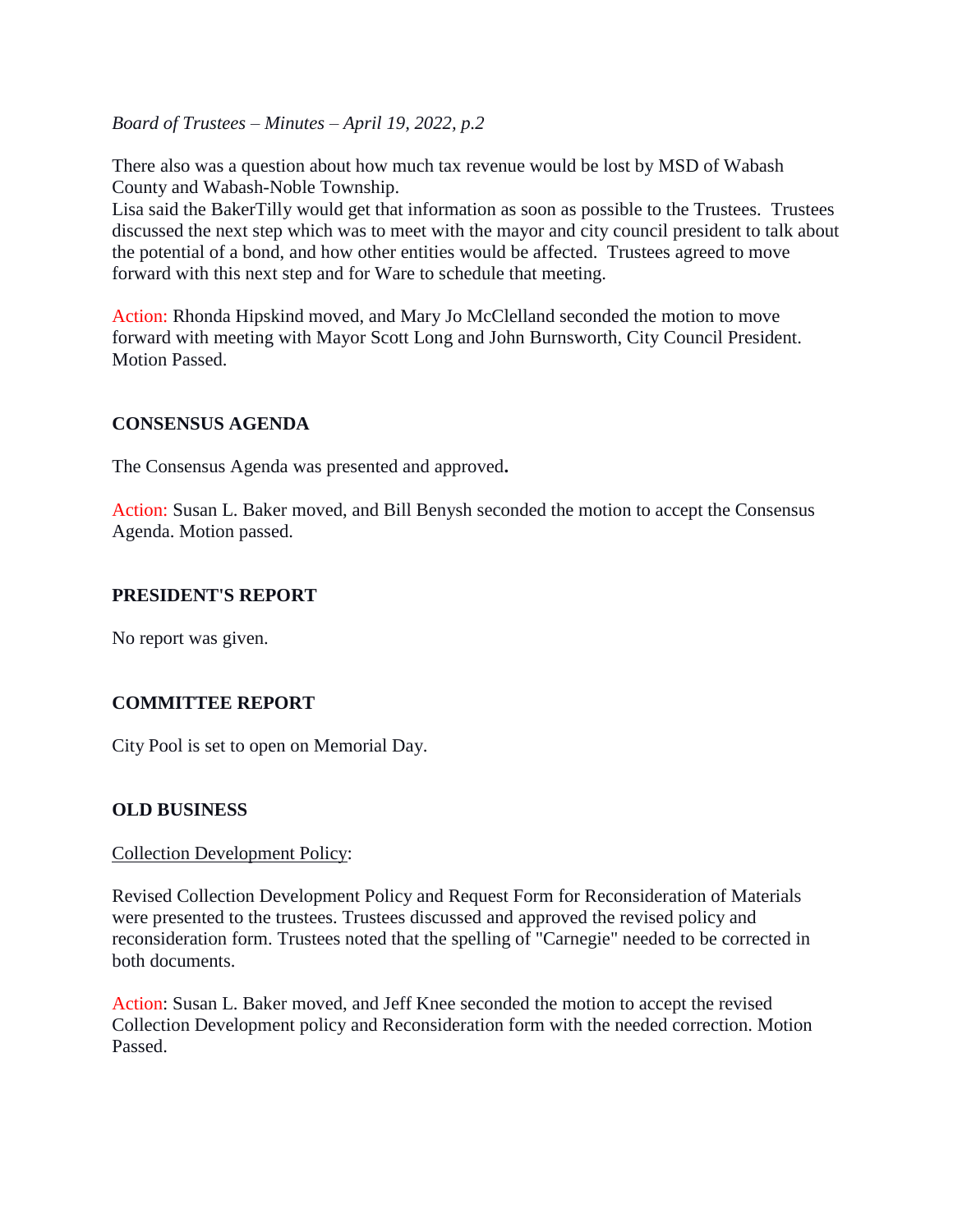# **NEW BUSINESS**

### Consideration of Bond

See the information above under presentations.

# **DIRECTOR'S REPORT/ADMINISTRATIVE UPDATE**

### Farlow Property

With recent conversations with Paul Hayden of Indiana Landmarks, the idea of Indiana Landmarks moving the Farlow House cattycorner across Cass Street is not financially practical for Indiana Landmarks. Indiana Landmarks had estimated that the total cost for the operation would be close to \$250,000.00. However, due to the board not wanting to give up property, and the expenses to Indiana Landmarks, it turned out not to be a viable option for either side. Trustees discussed the next steps. Trustees would still like to avoid demolishing the building if at all possible. Trustees discussed putting just the house on the market without the property and seeing if a buyer is willing to take the house and incur the moving cost with no payment to the library. Ware will follow up with a real estate agent. Bill Benysh will follow up with a contact who deals with hard-to-sell properties. Jeff Knee will contact a salvage company and see what options such a company could provide.

At the time of closing, it had not been determined who would be responsible for paying the 2021 taxes, payable in 2022. After consulting with Mark Guenin, the library's legal counsel, it was decided the library would pay them, including a \$2,000.00 donation from Mark to help offset the cost.

Action: Jeff Knee moved, and Susan L. Baker seconded the motion to pay the property taxes for the former Farlow property, taxes 2021 payable 2022, and accept a donation from Mark Guenin.

#### Performance Evaluations:

Ware has started the performance evaluation process for library staff.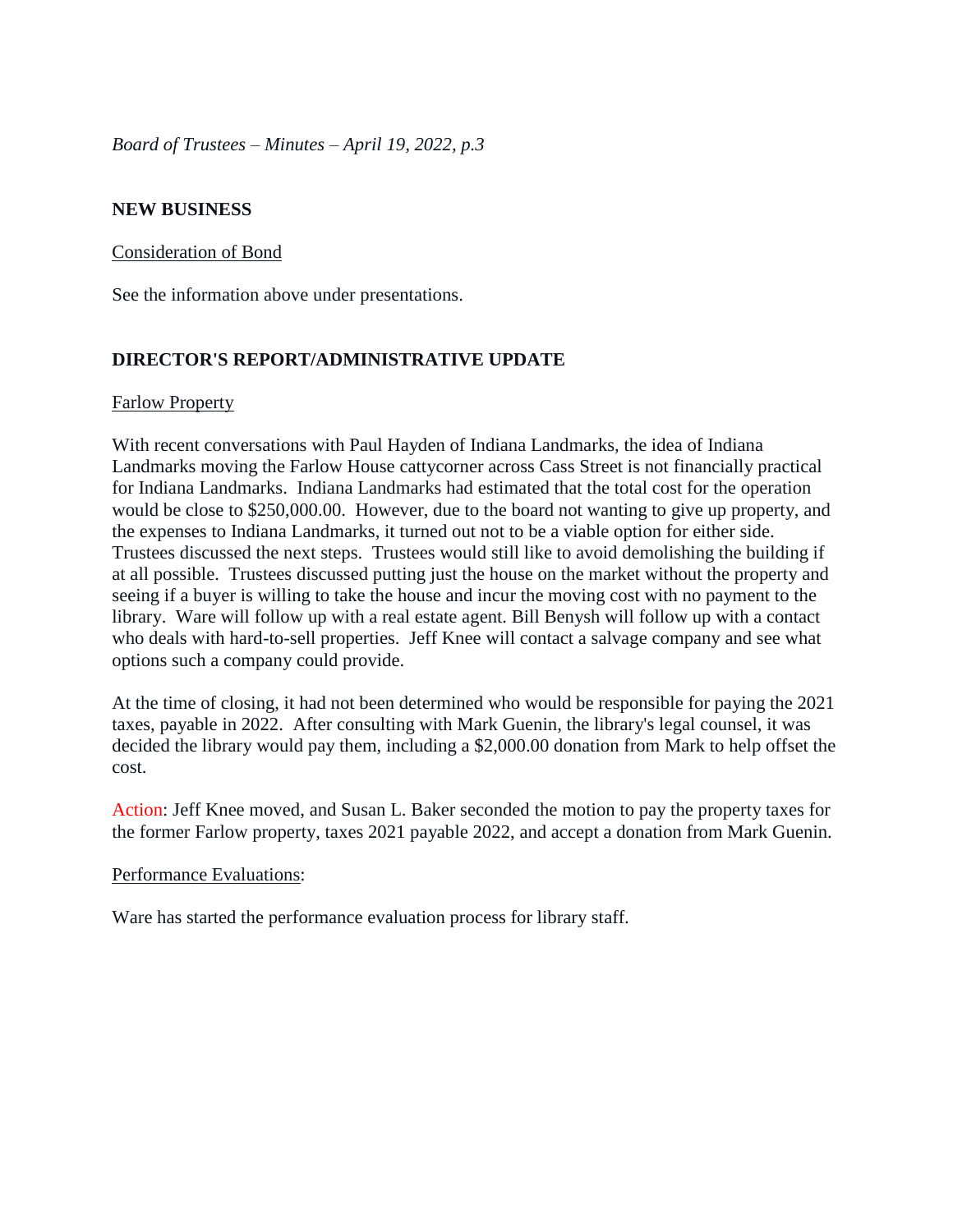# National Library Week/Fine Free Week:

The library just completed Fine Free Week in celebration of National Library Week. During Fine Free Week, April 4 to April 10, all patrons could clear their fines for \$1 or donate \$1 to clear a minor's account. In addition, no fines were charged for late materials returned during that time. The library extended the Fine fee week through Apr. 16 due to the initial week falling over spring break for all the school systems. Trustees inquired how many donations were there to clear minor card accounts. Ware had planned to have that number before the Board meeting but did not get the information. Tasha Veal mentioned that it was not as much as had been hoped. Still, the donations did assist some minors in getting fines wiped off cards.

# Lawn Care/Maintenance:

Ware received a competing bid from Nate's Landscaping that was not lower. However, trustees expressed concern about the limited number of bids sought, and Ware did not consider the option of advertising. Therefore, the library will proceed with American Eagle, but Trustees expect greater diligence by Ware for the following Spring.

### Elevator:

The elevator modernization project is on schedule for this summer. According to company's representative, project materials should be onsite by the end of May. Due to summer planning, Ware asked the trustees if it would be alright to begin the project in mid-July instead of early June and they agreed as long as Otis Elevator could adjust its schedule. Ware will ask Otis.

#### Long-Range and Strategic Plan:

Ware and Sara Peterson will be reviewing the library's Long-Range and Strategic Plan this month.

# Cameras and Security System:

Ware discussed the possibility of looking to replace the current security camera system. Although the current cameras work well, Truvision, the company that makes them, has gone out of business, so they can't be replaced when they stop working The current system is about five years old, the average age of camera systems. Library staff tested a demo for a few weeks called DW Spectrum, which provides more advanced features and capabilities. The trustees discussed replacing the security system but decided not to change anything until the renovation and expansion project begins."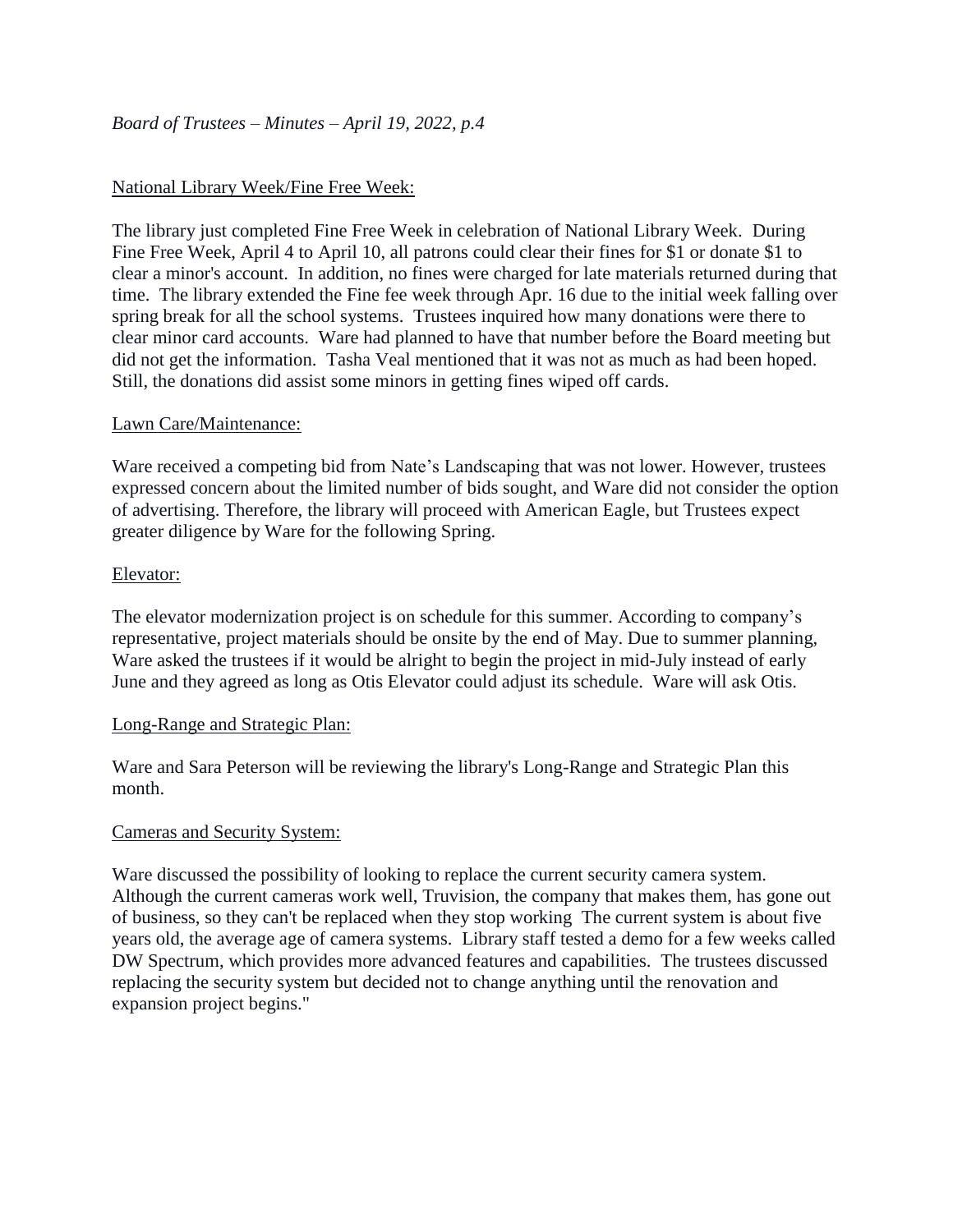# Glass at both upstairs and downstairs front desks:

Ware talked to Schlemmer Brothers about removing the plexiglass at both circulation desks. Schlemmer Brothers will remove them before the summer reading program begins. The trustees told Ware to store them in case they were needed again.

# Circulation Numbers Up:

In the first three months of 2022, there were 5756 more circulated items than during the same period in 2021.

# Summer Reading Program Sponsor:

Ware discussed the sponsorship levels for the summer reading program that ranged from \$80.00 to more than \$400.00. In addition, the Community Foundation of Wabash County has expressed an interest in sponsoring the program. In the past, the library has used money from the Elizabeth Pearson Gift Fund, but it is essential to establish new sources of revenue to pay for it. The trustees approved the sponsorship levels as outlined."

Action: Bill Benysh moved, and Susan L. Baker seconded the motion to approve the sponsorship levels for the summer reading program. Motion passed.

# Increased Press:

Rachel and Ware have been working on getting more publicity about library happenings and programs through Wabash Plain Dealer and The Paper of Wabash County. There have been quite a few recent articles in both publications. The Board asked if Rachel could attend the next Board meeting to provide updates on community outreach.

# **OTHER**

The trustees and Ware discussed whether to renew a contract with Sara Peterson for another year. Along with a need to look at reducing her service in the coming years, Trustees discussed the role of Sara Peterson consulting moving forward. Trustees agreed to renew the contract for one more year with the need to assist primarily with the building project. Trustees also instructed Ware to document how many hours Sara uses, which is limited to 36 hours or less.